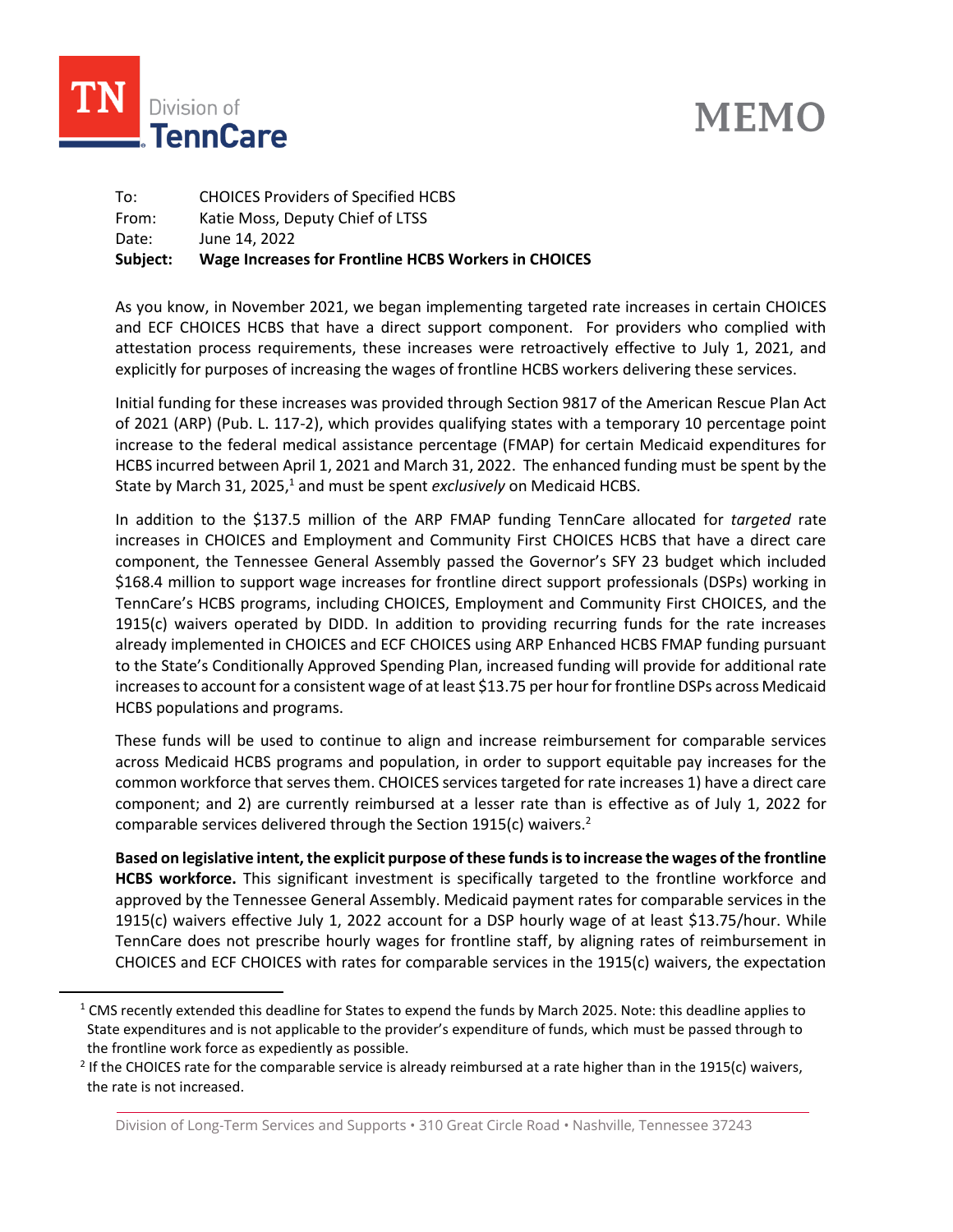is that comparable hourly wages for frontline support staff are accounted for across Medicaid HCBS programs and populations. The belief is that by increasing the wages paid to these staff, providers will be better able to recruit and retain staff to provide these critically needed services, reducing overtime and costs associated with constant turnover. A wage factor is applied to account for provider related costs such as taxes.

| <b>Service</b>                                  | <b>HCPCS</b> | <b>Current Rate</b> | <b>New Rate</b>  |
|-------------------------------------------------|--------------|---------------------|------------------|
| <b>Attendant Care</b>                           | S5125        | \$5.33/qtr hour     |                  |
|                                                 |              | \$21.32/hour        | \$5.86/qtr hour  |
| <b>Personal Care Visits</b>                     | T1019        | \$5.33/qtr hour     | \$23.44/hour     |
|                                                 |              | \$21.32/hour        |                  |
| <b>Adult Day Care</b>                           | S5100        | \$3.03/qtr hour     | $$3.32/ptr$ hour |
|                                                 |              | \$12.12/hour        | \$13.28/hour     |
| Respite                                         | S5150        | \$4.03/qtr hour     | \$4.50/qtr hour  |
| <b>Community Based Residential Alternatives</b> |              |                     |                  |
| <b>Assisted Care Living Facility</b>            | T2031        | \$42.89/day         | \$46.91/day      |
|                                                 | T2030        | \$1,305/month       | \$1,426.84/month |
| Adult Care Home - Level 1                       | T2033 U2     | \$153/day           | \$165/day        |
| Adult Care Home - Level 2 TBI                   | T2033 U2     | $$189$ /day         | \$201/day        |
| <b>Community Living Supports (CLS)</b>          |              |                     |                  |
| CLS <sub>1</sub>                                | T2033 U1     | $$42.89$ /day       | \$46.91/day      |
|                                                 | T2032 U1     | \$1,305/month       | \$1,426.84/month |
| CLS <sub>2</sub>                                | T2033 U3     | \$124/day           | \$136/day        |
| CLS <sub>3</sub>                                | T2033 U4     | $$189$ /day         | \$201/day        |
| CLS Family Model 1                              | T2016 U1     | \$45.93/day         | \$46.83/day      |

#### **Targeted CHOICES HCBS rate increases are as follows:**

### **Effective Date and Conditions of Payment**

Additional CHOICES rate increases will be effective as of July 1, 2022. The continued expectation is that commensurate wage increases for the frontline HCBS workforce will be effective on that date, or beginning as soon as possible. Across all HCBS for which rates were increased, the provider must be able to document how the higher rates were used as intended—for purposes of increasing wages for frontline staff.

CHOICES providers will be required to sign an attestation of compliance in order to qualify for the July 1, 2022 rate increases. The attestation must be fully completed and uploaded to PDMS prior to receiving increased rates. Specific instructions for this process can be found here: <https://www.tn.gov/tenncare/long-term-services-supports/enhanced-hcbs-fmap.html> under Provider Attestation Upload Guidance. The attestation form required is attached hereto and may also be found at the website above.

Providers submitting a completed form **by June 30, 2022 will be eligible for the new rates effective July 1, 2022.** Providers who submit the completed attestation form after June 30, 2022 will be eligible for the new rates prospectively only as of the date the attestation was correctly uploaded in PDMS. A provider that does not complete the attestation or comply with the conditions of payment is not eligible for the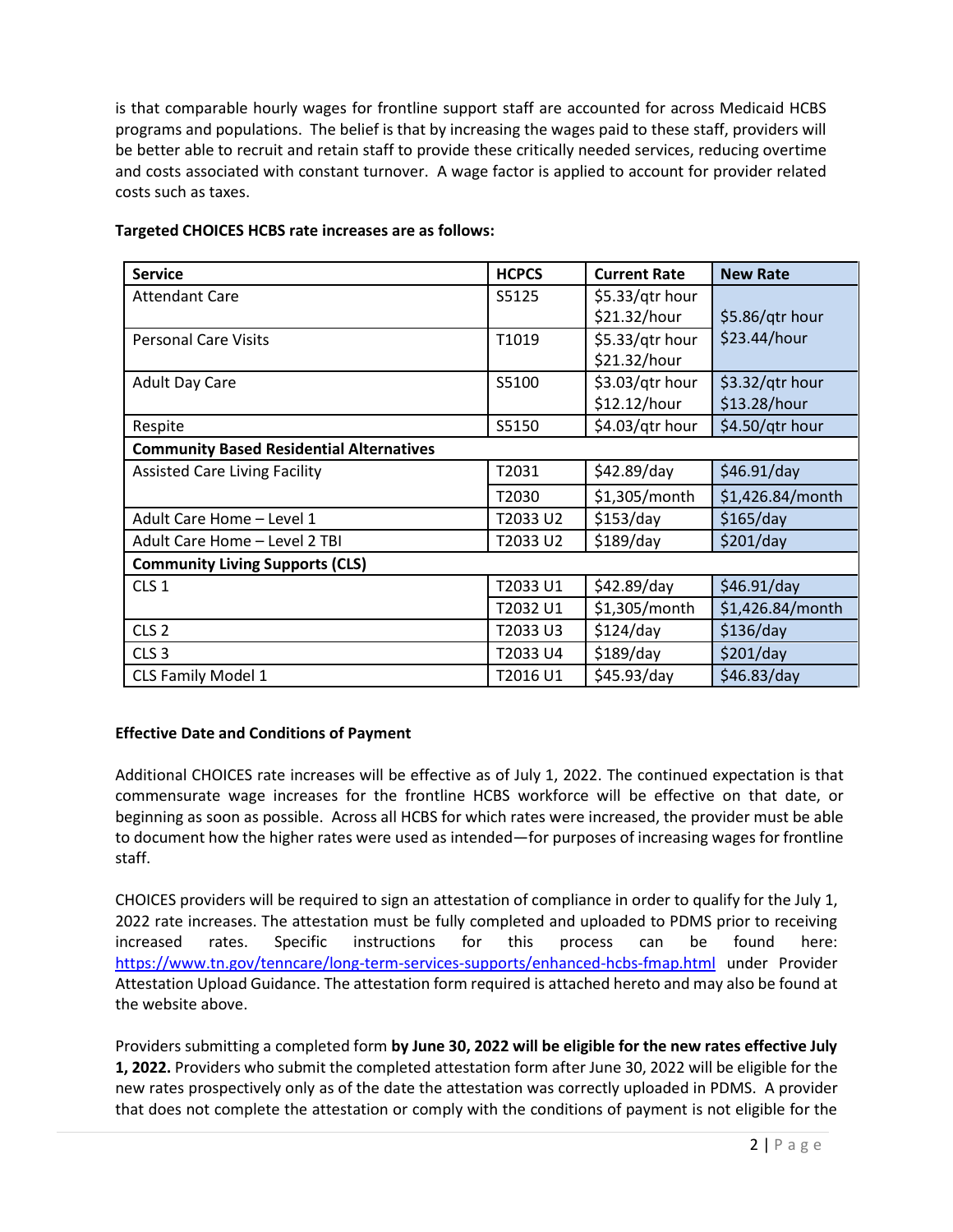increased rates.

MCOs will make every effort to load and test the new rates as expeditiously as possible. For any claims processed before rate changes are complete, claims will be automatically adjusted once the new rates are fully implemented.

Payments are subject to audit and recoupment (and review for potential False Claims Act violations) if it is determined that conditions of payment were not met, i.e. that funding was not used for its intended purpose. Audit processes may include (but are not limited to) review of provider payroll records, claims, and other documents as determined by TennCare.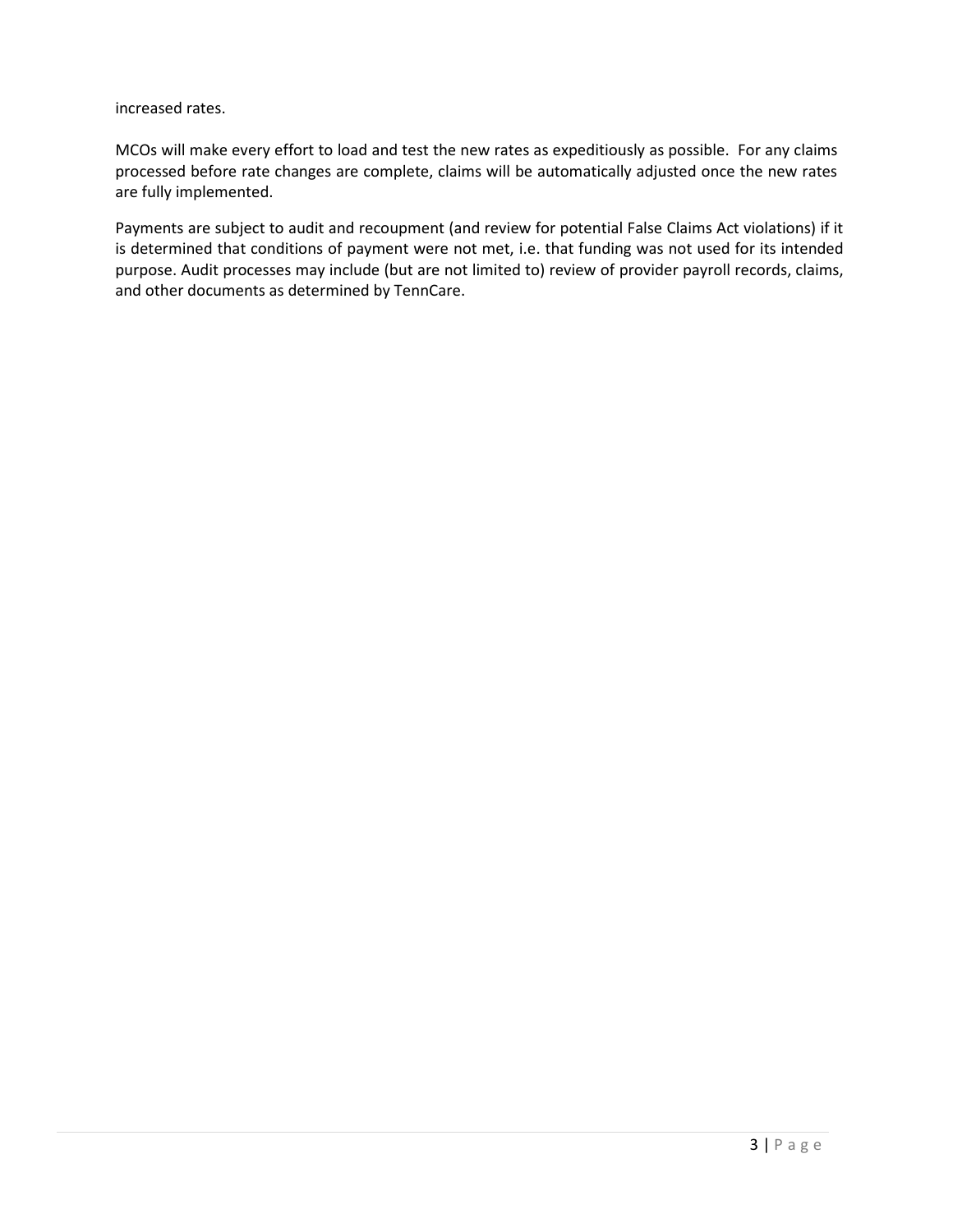

## **Attestation of Compliance for Eligibility to Receive Enhanced Home and Community Based Services (HCBS) Federal Medical Assistance Percentage (FMAP) Funding and Other Rate Increases based on Targeted State Appropriations**

Enhanced HCBS FMAP Funds are dollars being used within Tennessee's Home and Community Based Services (HCBS) Programs—CHOICES, Employment Community First CHOICES (ECF), and 1915(c) Waiver Programs—to increase access to HCBS, strengthen the HCBS workforce, and build provider capacity to meet the needs of individuals receiving HCBS in these programs. Recurring funding will be provided through targeted State appropriations. In addition, provider rates are being further increased based on state budget approval to support additional wage increases for frontline direct support professionals (DSPs) working in TennCare's home- and community-based services programs, including CHOICES, Employment and Community First CHOICES, and the 1915(c) Waivers operated by DIDD. The below attestation is confirmation that my agency will comply with all applicable requirements pertaining to eligibility for 1) the submission of claims or requests for payment of these federal funds, and 2) the receipt of these federal funds as prescribed by TennCare in written memos, protocols, or other communication. I further affirm that I will maintain documentation to demonstrate my agency's compliance with TennCare requirements, and cooperate fully with all audits or other requests for documentation related to these payments.

#### **Attestation:**

- $\Box$  I understand that it is my responsibility to review eligibility requirements for each of the increased funding opportunities made available through federal Enhanced HCBS FMAP funding and/or state appropriations, and to only 1) submit claims or requests for payment of these federal and/or state funds; and 2) accept payment of these federal and/or state funds if eligibility requirements are met.
- $\Box$  I commit, as an Officer or Delegate Official, that complete documentation of compliance with these requirements will be maintained, and that records will be available upon request for auditing and validation of compliance for all federal and/or state payments received.
- $\Box$  I acknowledge that any federal or state funding accepted by my agency for which eligibility requirements are not met is subject to recoupment, and that any such funding received, or any claims or requests for such funding for which eligibility requirements are not met, is subject to potential False Claims Act violations.
- $\Box$  I am a part of senior leadership within the provider agency with authority to sign on behalf of the agency.
- $\Box$  I understand if there are any indications that any provider agency engaging in activities to maximize incentive payments through fraudulent means will be reported to the TennCare Office of Program Integrity, the TBI, and Tennessee Attorney General's office for an investigation related to violation of the False Claims Act.